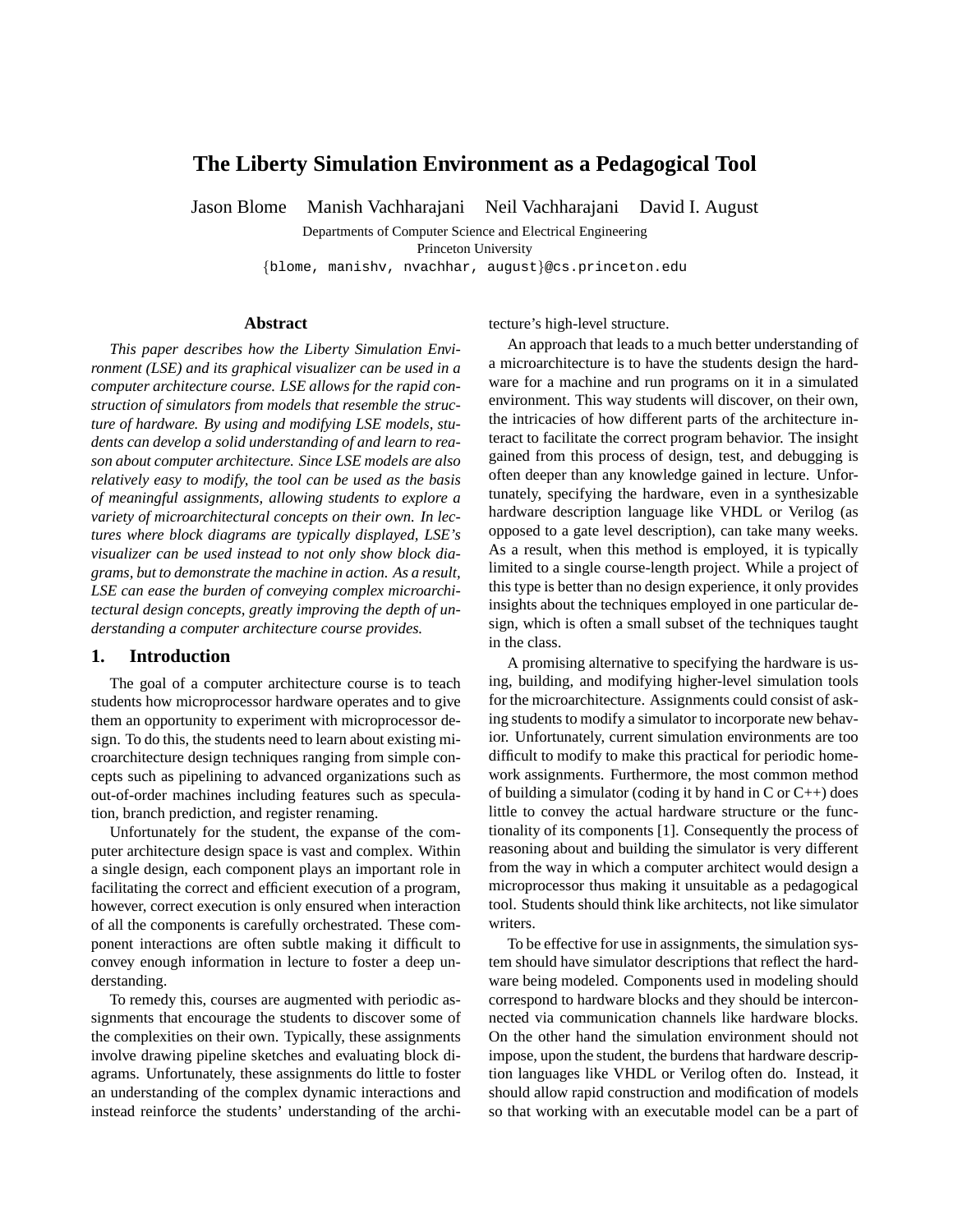regular assignments.

LSE is a simulator construction tool that meets the requirements outlined above. In this paper we give an overview of the Liberty Simulation Environment (LSE) and describe how it can be used in a course to enhance student understanding of computer architecture. In the next section we describe the Liberty Simulation Environment. In Section 3 we describe the LSE visualizer and how it visualizes the LSE descriptions. Then, in Section 4 we give specific examples of how to use LSE in a course. Finally, we conclude in Section 5.

# **2. The Liberty Simulation Environment**

The Liberty Simulation Environment (LSE) is an excellent tool for students to learn about and explore microarchitecture. LSE descriptions resemble the hardware they model and are easy to modify. This section describes enough about LSE so that it is possible to understand how LSE can be used for instructional purposes. Details of how LSE enables rapid specification while still resembling the modeled hardware as well as details of all the concepts described in this section can be found elsewhere [1].

As shown in Figure 1, LSE consists of three main parts: the Liberty Structural Specification Language (LSS), a component library, and the Liberty Simulator Constructor. To use the system, the user describes a machine by specifying, in the LSS language, a set of interconnected instances of components. These components, called *modules*, are typically taken from the module library although custom modules can be created if necessary. The user then invokes the simulator constructor, and the constructor reads the specification and the code from the module library and builds an executable simulator for the described machine. This section will discuss in more detail the properties of modules, module communication, and collection of data from a run of the simulator executable.

# **2.1. Modules**

Each module is a parameterized template that is instantiated in an LSS machine description to create a *module instance* (or simply instance). Much like components in hardware design, modules can be leaves of a hierarchy, or they can be constructed hierarchically by grouping collections of other interconnected module instances. Like hardware blocks, module instances execute concurrently [2] and communicate with other instances by passing data across communication channels.

However, unlike hardware design, the details of instance behavior (hierarchical or leaf) can be customized via module parameters. When a user instantiates a module in a machine description, the user specifies values for the parameters declared by the module (or accepts the default value specified by the module). These parameters are used to customize the behavior of the module instance for the particular de-



Figure 1: Overview of main LSE components.

scription. Parameters can control simple configuration options (e.g. the cache line size or whether a 2-level branch predictor has a global or per-address predictor table). Further, parameters can also be used to allow control of algorithms allowing users to customize complex behavior. For example, the branch predictor has a parameter that allows users to override the predictor state-machine code to implement a custom predictor if none of the provided predictor options is suitable. Parameters can even control the instantiation of hardware structures in lower levels of the hierarchy.

## **2.2. Communication Channels**

Modules specify a communication interface for module instances by declaring *ports*. Each instance may have one or more *port instances* per port. Each port instance is a communication channel and may have exactly one value sent on it per cycle. For example, the register file module may have an input port on which register read requests are made. Each port instance would accept one register read request per cycle. If two register reads per cycle were needed, there would be 2 port instances of the register read request port, and two instances of the output port on which these read requests were returned. Another example is the tee module which is used to fanout a given value to multiple receivers. The tee duplicates the value received on its input port instances on multiple output port instances.

Users specify how modules communicate by interconnecting port instances from one module to port instances on the same or other modules. While details regarding ports and the communication system can be found in [1], other work describes LSE's execution and messaging semantics [2].

### **2.3. Data Collection**

To allow modularity and flexibility even for data collection, LSE provides a data collection mechanism that avoids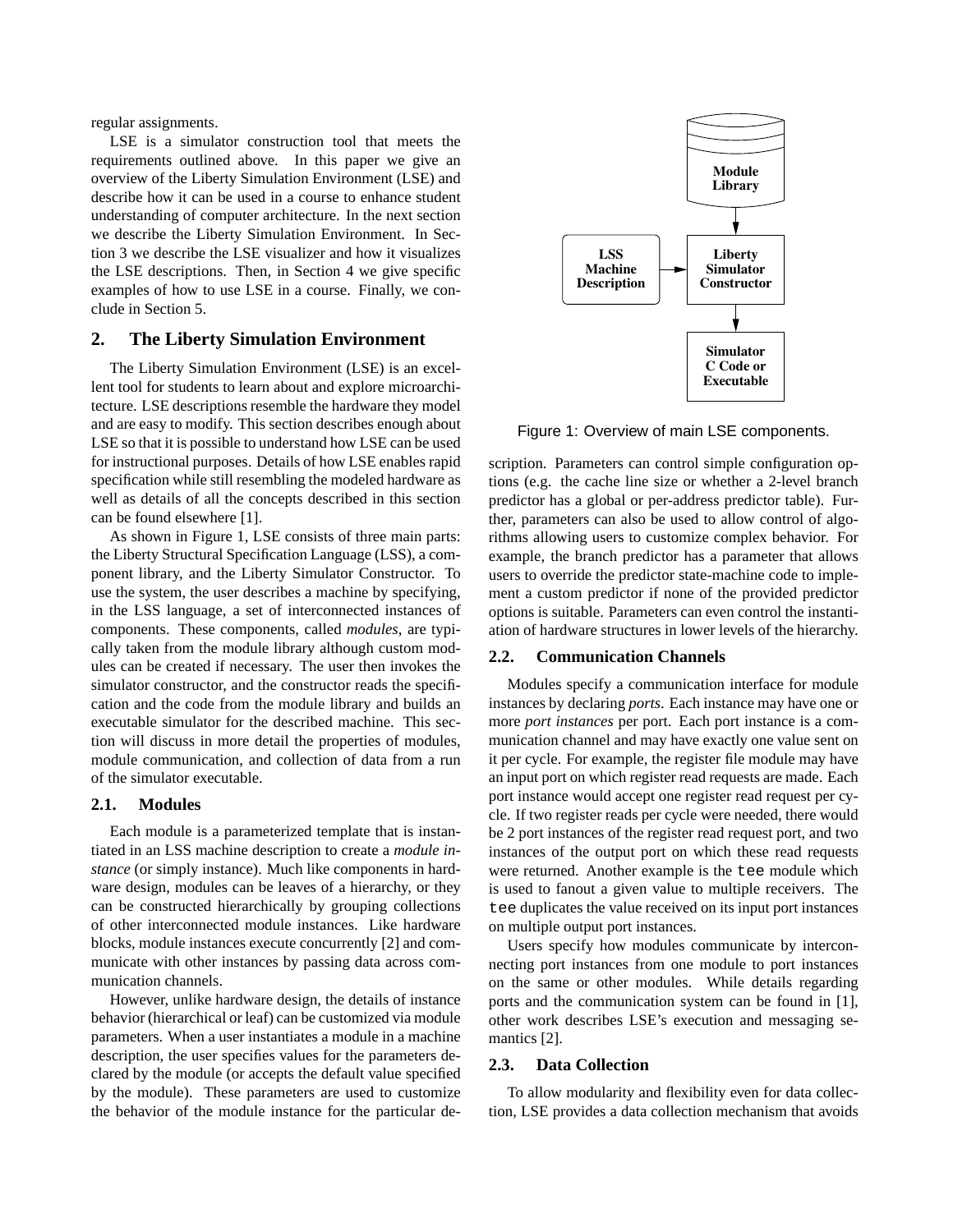

Figure 2: Simple source to sink description.

the pitfalls of embedding instrumentation code directly into the simulator code. Each LSE module may declare that its instances emit certain *events* during the execution of the simulator. Each event includes data related to the event and a dynamic identifier (dynID) that represents the system level object that caused the event to occur. Orthogonal to the declaration of events, users may associate, with any event, a *data collector* which captures the event and records data or computes statistics.

For example, a branch predictor module may emit an event every time it makes a prediction. The event could include information about what prediction was made and what predictor made that prediction. The dynID for the event would identify the dynamic instruction instance that caused the prediction to occur. A user could hook this event with a data collector to count the number of predictions made or to calculate a branch misprediction rate for example.

In addition to recording data or computing statistics, the LSE visualizer (described in Section 3) hooks these events to visualize the flow of data through the machine at runtime. An example of this is described in Section 4.

# **3. Visualization**

The LSE Visualizer provides a means to view LSS descriptions as block diagrams. In addition, the LSE Visualizer provides an interface for compiling an LSS design into an executable simulator, and it provides tools for observing, via animation, the execution of the simulator. In this section we will describe the visualizer in enough detail so that it is possible to understand the discussion of how the visualizer can be used in a computer architecture course as described in Section 4.

Figure 2 is an LSE Visualizer screenshot showing the block diagram of a simple system. In this system, a module instance, called Generator, sends data to another module instance, called Blackhole, which discards it. Generator is an instance of the datasource module, and Blackhole is an instance of the sink module. Both the datasource and sink modules are provided by the LSE module library. During simulator execution, a unit of data will be transfered from Generator to Blackhole in each and every cycle until the simulation is terminated manually.

In Figure 2 the module instances are represented by the large boxes, while their ports are represented by the small boxes. The single line between the box labeled dest and the box labeled src represents a connection between the respective port instances on the module instances Generator



Figure 3: Simple  $x + x$  description.

and Blackhole.

Figure 3 shows a screenshot of a slightly more sophisticated machine configuration. Here, the datasource module instantiated as Generator is connected to an instance of the tee module named Tee. The Tee in turn fans out the data originating from Generator into port instances of ports op1 and op2 of the instance ALU. ALU then computes the sum of the values passed into it on these port instances and sends the result to Blackhole to be thrown out. The function of this machine is simply to compute the value of  $x + x$ , where  $x$  is the value generated by Generator, and then throw away the result.

In this diagram, there are a few interesting features to note. First, notice that Tee's dest port is connected twice, meaning that there are two port instances of the dest port. Also notice that the Tee and ALU instances have been given custom shapes for their visual representation. In general each module instance can be given a custom shape. This feature allows the visualized modules to be recognizable on sight instead of having each module be a nondescript blue rectangle. We use this feature in the next section to make the machine visualizations resemble diagrams found in computer architecture textbooks.

In addition to the above schematic rendering features, the visualizer can interface the generated simulator executable and display execution information as it occurs. This is useful for following instructions as they flow through a pipeline or observing the status of ports in the system. Screenshots of the visualizer interacting with the generated simulator are shown in the next section.

## **4. Applications**

In this section, we will give examples of how LSE can be used in lecture to illustrate computer architecture concepts and how LSE can be used to formulate assignments that allow students to explore the myriad of interactions between architectural techniques. All the examples are centered around a simple Tomasulo-style [3] machine that executes the DLX [4] instruction set.

### **4.1. LSE in the Classroom**

Standard presentation tools do a fine job of illustrating the static aspects of a design. However, dynamic interactions are generally only briefly described or illustrated with static pipeline diagrams. The LSE system and its visualizer, however, can demonstrate the *dynamic* behavior of the ma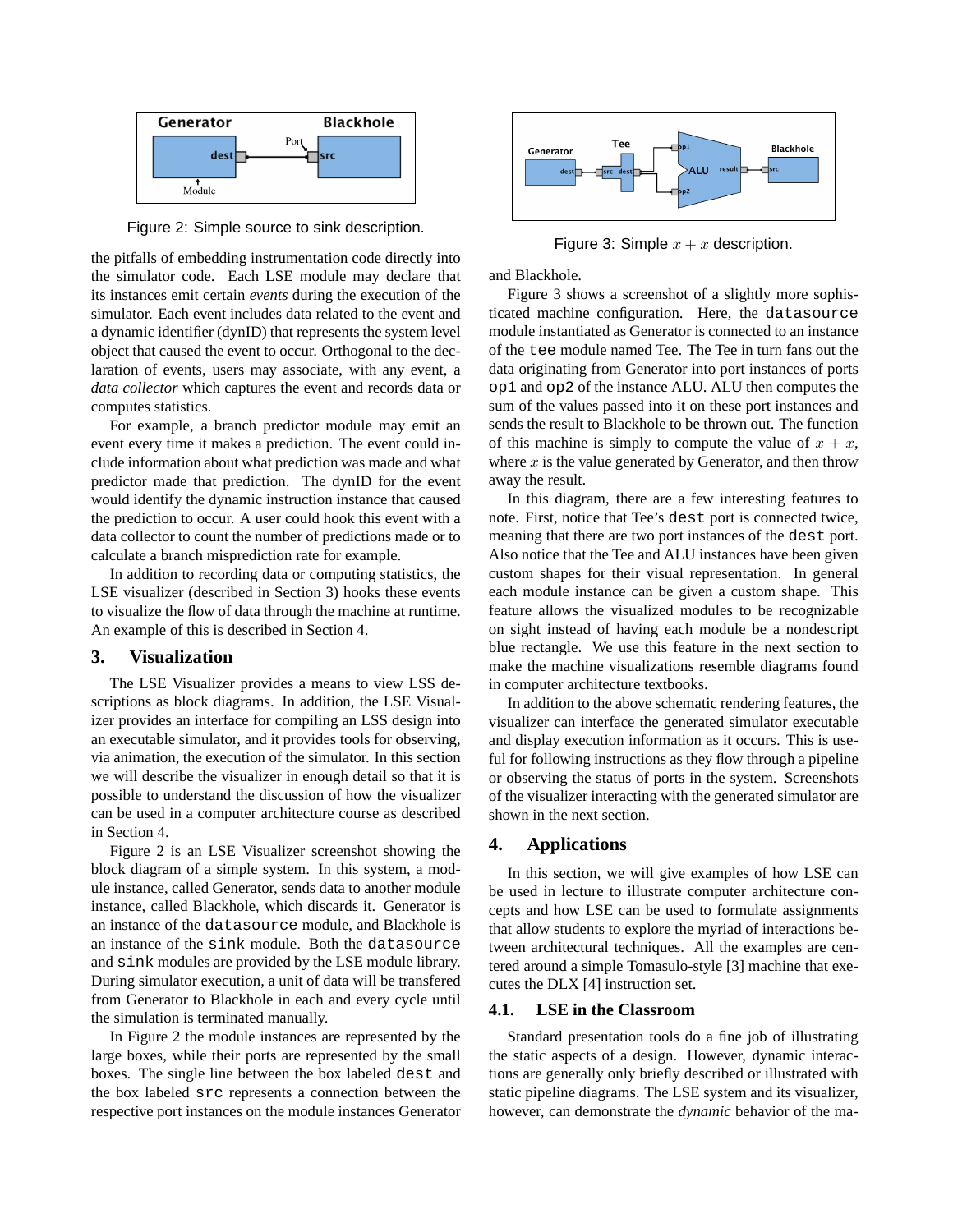chine by displaying, over time, events produced by the executable machine model. In a lecture environment, this can be used to show the flow of data and update of state through the modeled architecture.

To illustrate this we will show a few screenshots of the Visualizer showing the flow of instructions through a simple Tomasulo-style pipeline. A screen shot of the Visualizer is shown in Figure 4. Notice that the structure of the machine is fairly obvious. The block labeled Register File is the register file, horizontally stacked tall vertical blocks are the reservation stations, the ALU looks like an ALU, and the shifter, LSU, and branch unit are clearly labeled. The machine does not support precise exceptions or speculation and so there is no need for a reorder buffer.

Figure 5 shows a screen shot of the visualizer displaying a table showing instruction arrival at various stages in the pipeline and reservation station occupancy of the Tomasulostyle machine shown in Figure 4. This table is dynamically updated with data from the running simulator.

In Figure 5 we can clearly see the or instruction that succeeds the jump instruction stall in the fetch stage starting at cycle 5 while the machine resolves the branch (recall that the sample Tomasulo-style machine does not support speculation). We can also see the sll instruction stuck in the reservation station awaiting operands during cycle 3. In cycle 4, we see the sll instruction issue to the EX stage but subseqently lose arbitration for the common data forcing a re-issue in cycle 5. The instruction once again loses arbitration and re-issues in cycle 6 and finally writes back in cycle 7.

The table is constructed by specifying the appropriate data collectors in the simulator description. The visualizer then monitors the output of these collectors to generate the table as the simulator runs. The table is completely generic and thus users of LSE may specify the column headings and how the table entries get filled via the specific messages emitted by the data collectors.

As discussed in the literature, the power of this kind of demonstration is invaluable since both the static machine structure and its dynamic behavior can be seen simultaneously [5]. With the Liberty Simulation Environment, these demonstrations can easily be constructed for many different types of machines so that students can easily understand the differences in the architectural techniques presented.

### **4.2. LSE for Student Exploration**

As was described in Section 1, designing and implementing a machine with an RTL level description is too time consuming to do regularly throughout an architecture course. On the other hand, block diagrams do little to cement understanding of the dynamic elements of an architecture. The Liberty Simulation Environment, however, provides an excellent middle ground between hand-drawn hardware block diagrams and RTL level descriptions. Regular assignments can be given in which the student is required to modify an existing configuration to produce a new configuration. For example, students may be asked to modify a Tomasulo-style machine that does not execute loads and stores to one that does execute loads and stores in order, in 2 clock cycles. As the following example will demonstrate, this problem is certainly tractable for students in a week long assignment.

Figure 4, described earlier, shows a Tomasulo-style machine that does not execute loads and stores. Figure 6 shows that same machine with a load store unit added. Adding this load store unit is relatively straightforward.

First, the reservation station module needs to be augmented to force instructions to be issued in order. This augmented module will form the load-store issue queue (LSQ). This hierarchical module, shown in Figure 7 is built by taking the reservation station module and connecting it so that all the slots of the reservation station go to a serializer module, called serialize in the figure, followed by an aligner module, called align. The serialize and align instances, combined with the default control semantics in LSE, force instructions to come out of the align instance in order. Both the serializer and aligner are available in the standard LSE module library, and the reservation station is part of the original Tomasulo-style configuration.

Next, several additional module instances (created from modules in the library) are connected to the output of the LSQ and are used to extract the destination register (rd) from the data output by the reservation station, compute the load or store address, and generate the control signal that decides if the request will be a read or write. The specific fields that the module instance extracts and the function it performs are specified via algorithmic parameters (discussed in Section 2) provided by the modules.

The output of these module instances is then connected to a latch to end the first cycle of memory instruction execution. The output of this latch is then connected to the request ports of the data memory. Another module instance then combines the output of the data memory (generated for load requests) with the destination register field from the reservation station (arriving via the latch) and sends them off to the common data bus arbiter.

All of these modifications were performed in a few hours. Students moderately familiar with LSE should be able to complete such an assignment fairly easily. Furthermore, in the configuration just described, the default control semantics in LSE would allow students to vary the latency of the memory module (while keeping the initiation interval fixed at 1) and have the load-store logic stall waiting for the memory. Students could then explore the merits of their own design in the presence of different core-memory latencies with very little additional effort.

When used in this way, LSE enables instructors to give regular assignments that require students to build executable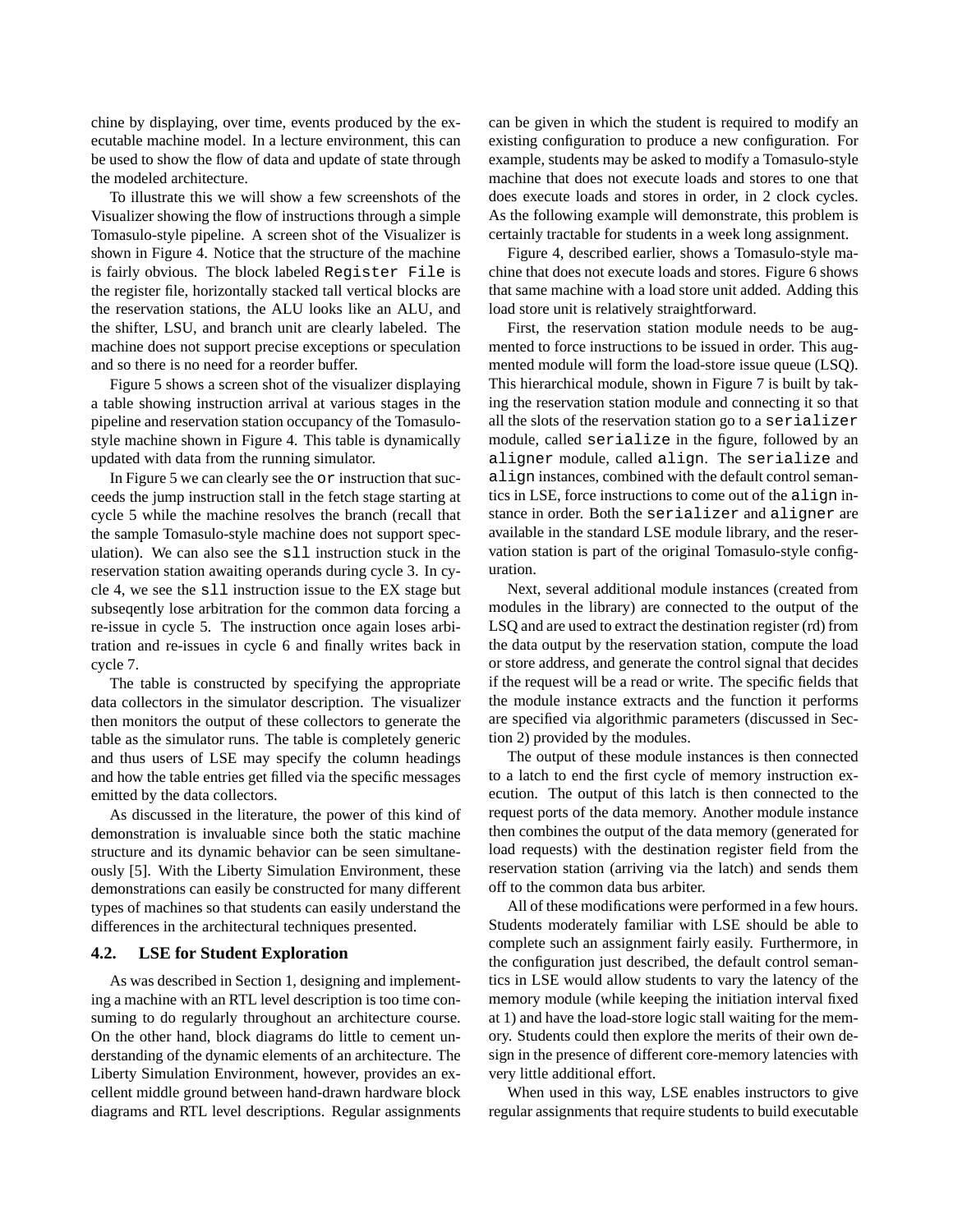

Figure 4: Simple Tomasulo-style pipeline that executes the DLX ISA.

| Cycle | IF      | ID      | ALU_res | Shifter_res | Branch_res | EX                  | <b>WB</b> |  |
|-------|---------|---------|---------|-------------|------------|---------------------|-----------|--|
| 10    | addi(0) |         |         |             |            |                     |           |  |
|       | sII(1)  | addi(0) |         |             |            |                     |           |  |
|       | add(2)  | sII(1)  | addi(0) |             |            | addi(0)             |           |  |
|       | Ihi(3)  | add(2)  |         | sII(1)      |            |                     | addi(0)   |  |
| 14    | j(4)    | Ihi(3)  | add(2)  | sII(1)      |            | add(2)<br>/ $sl(1)$ |           |  |
| 5     | or(5)   | j(4)    | 1hi(3)  | sII(1)      |            | $sII(1)$ / $Ihi(3)$ | add(2)    |  |
| 6     |         |         |         | sII(1)      | j(4)       | j(4) / s1(1)        | Ihi(3)    |  |
| 7     |         |         |         |             | j(4)       | j(4)                | sII(1)    |  |
| 18    |         |         |         |             |            |                     | j(4)      |  |

Figure 5: Table showing instruction arrival and reservation station occupancy in a Tomasulo-style DLX machine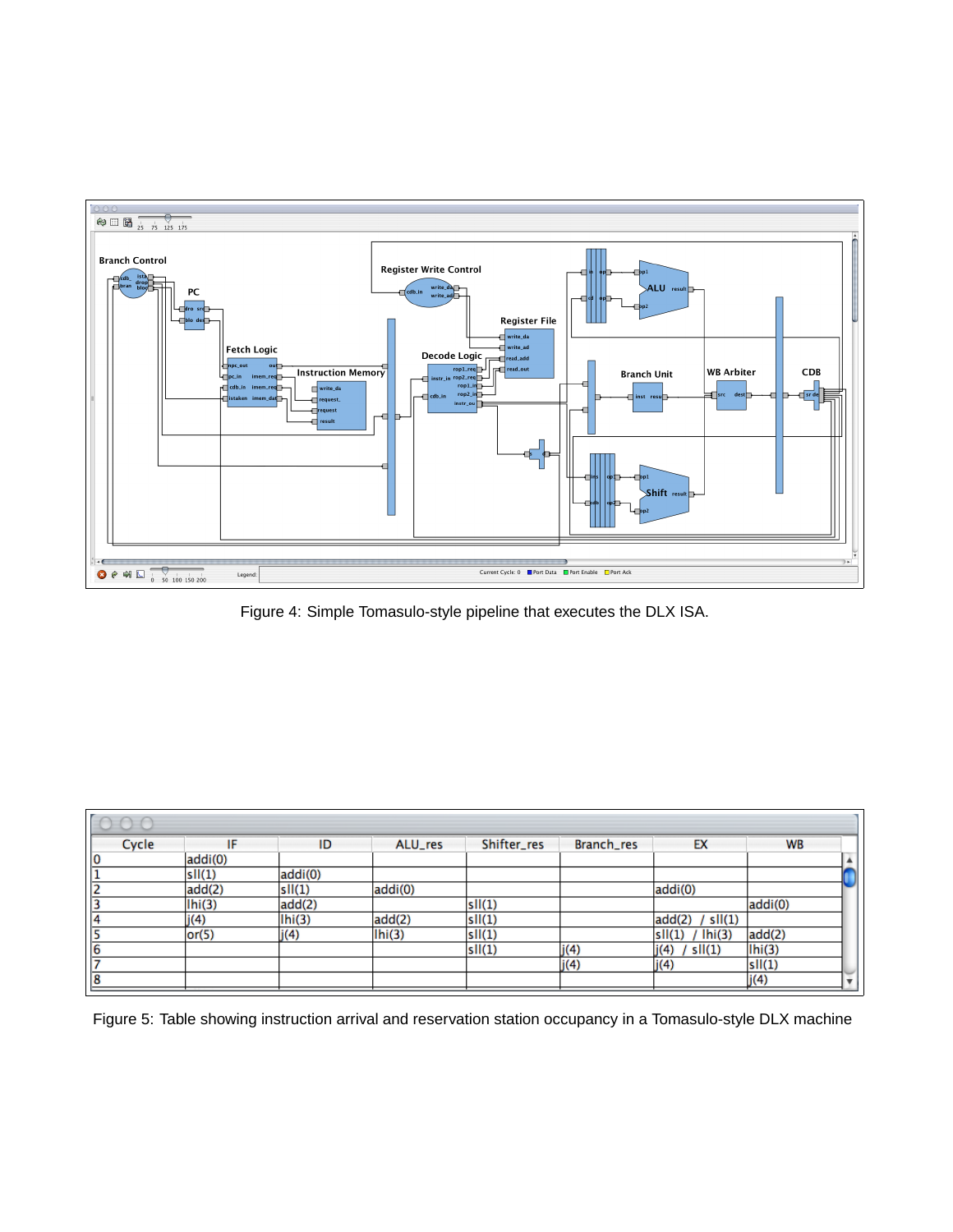

Figure 6: A Tomasulo-style DLX machine with a load-store capability.